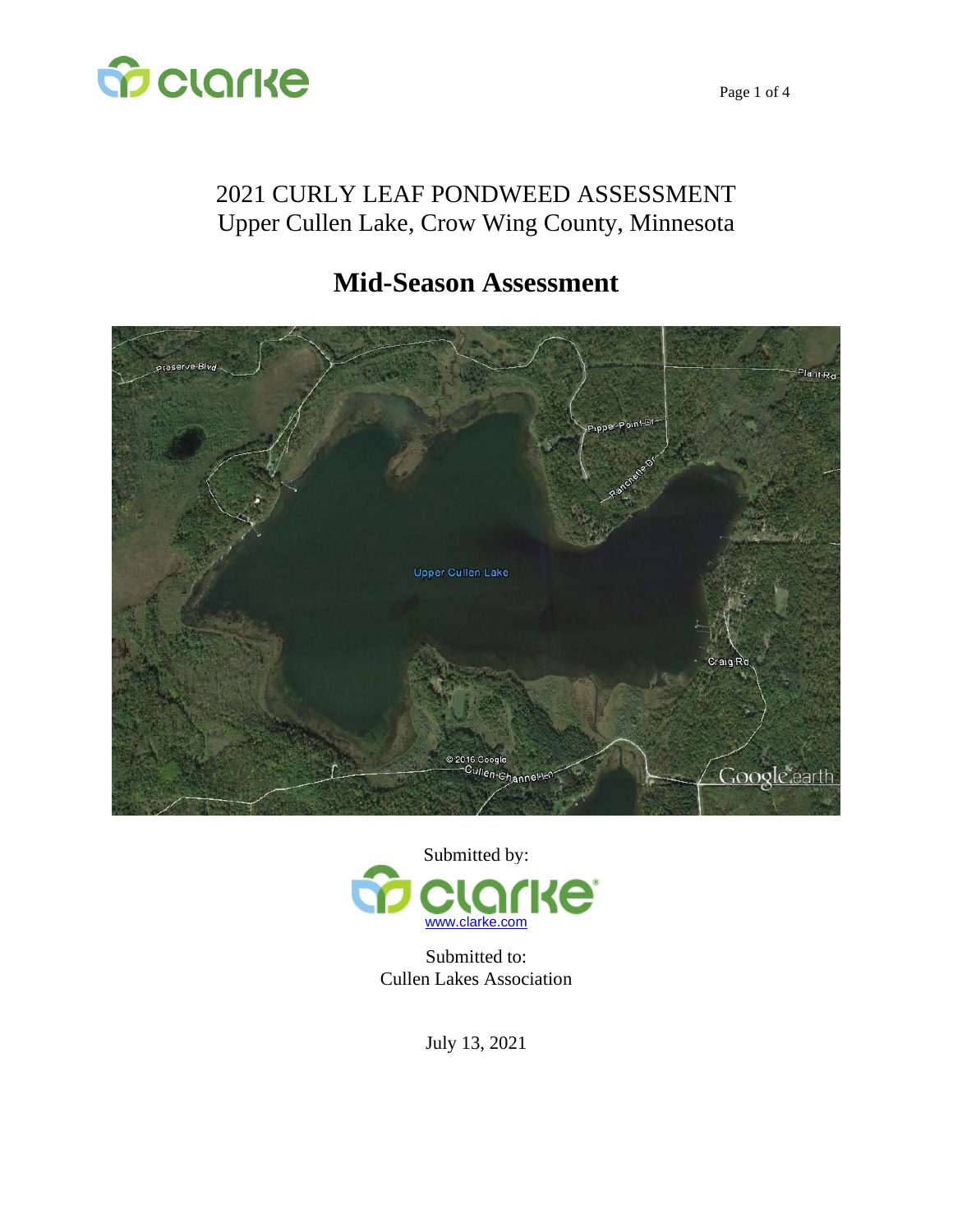

#### **Survey Information:**

Clarke performed a Curly Leaf Pondweed Survey on Upper Cullen Lake on 6/18/2021. The purpose of this survey was to assess the potential treatment areas and the rest of the lake to see densities of Curly Leaf Pondweed when it was at the peak of its life cycle. This also will show areas to focus our surveying on for 2021 and use as potential treatment areas for 2021.

During the survey the technicians found 105 locations were CLP was found. The points where CLP was found was at varied densities. Some of the areas found were at densities that should be considered for treatment in 2022 pending the spring survey.

During the survey other native plants were found. Some of those especially Clasping Leaf Pondweed and Coontail were at high densities. Water clarity was also better than past years. Water levels were also low which may be contributing to higher vegetation levels.

## **6/18/2021 Survey Map Table**  Red – High Density

Yellow Mid Density Blue – Light Density

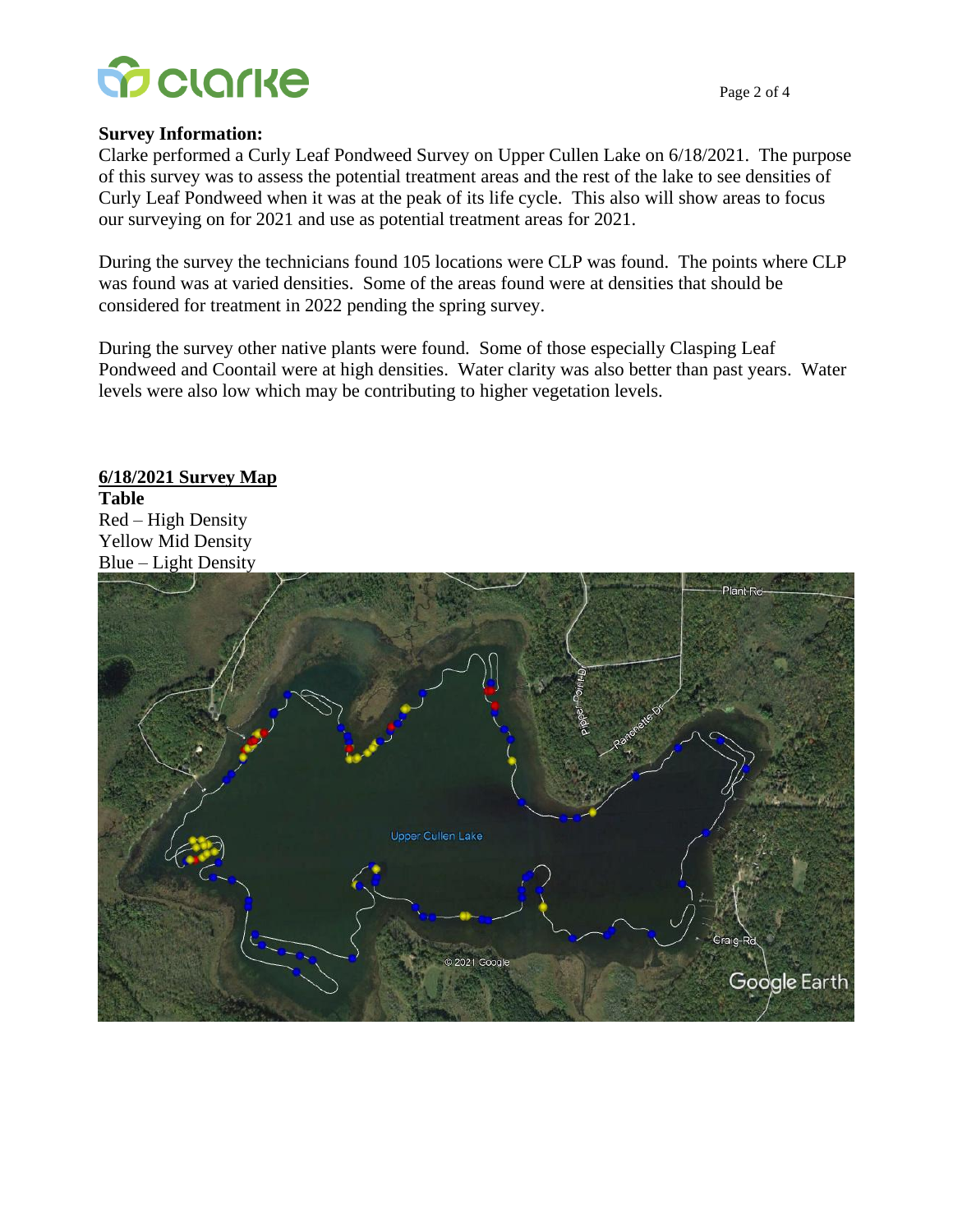

### **2022 Potential Treatment Areas (pending spring assessment)**

#### **Table**

White Areas – 2022 Potential treatment areas (pending 2022 Spring Assessment)



**Total potential treatment acreage = 14.8 acres**